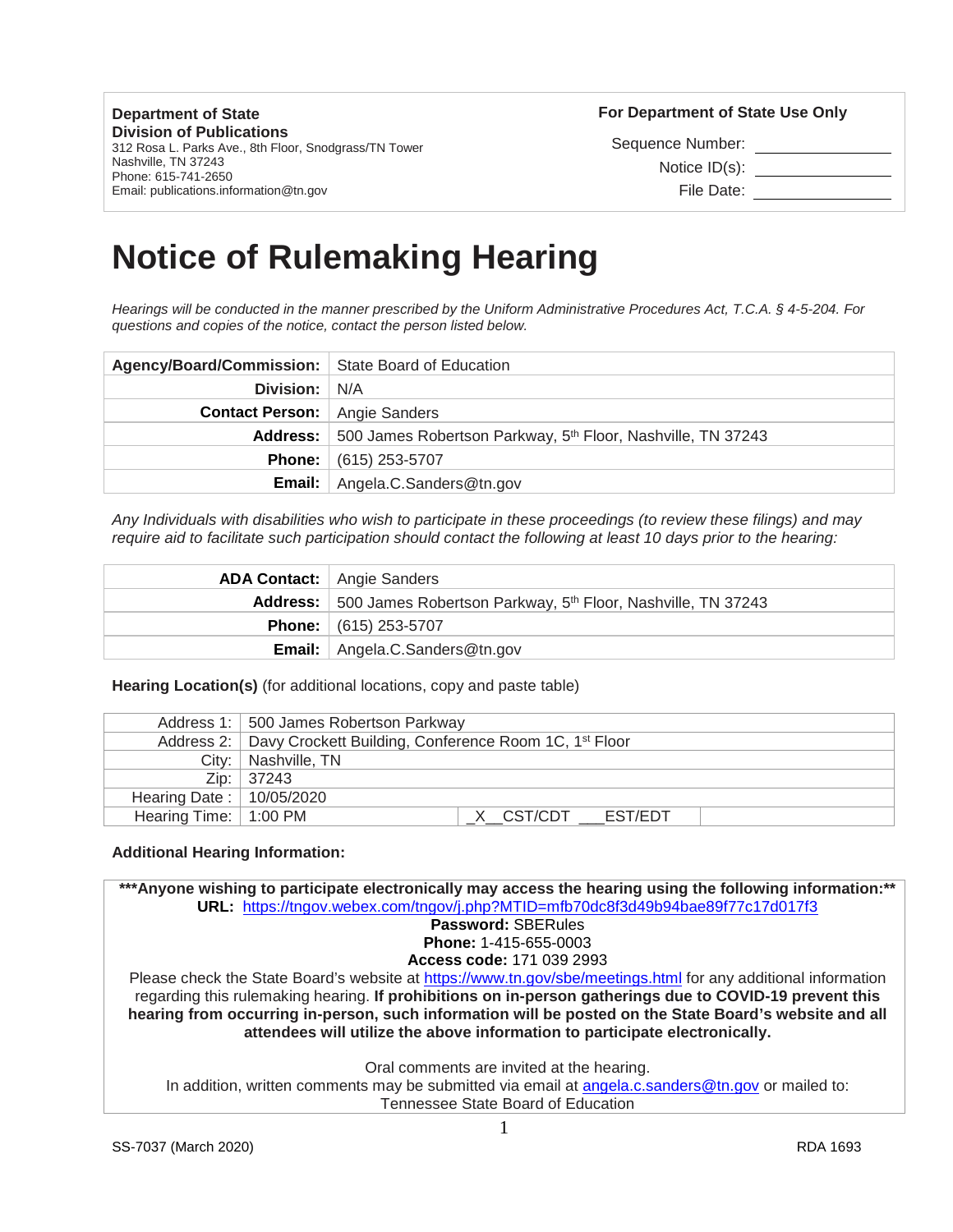## Attention: Angie Sanders Davy Crockett Tower, 5<sup>th</sup> Floor 500 James Robertson Parkway Nashville, Tennessee 37243**.**

Written comments must be received by 4:30 PM CT on October 8, 2020 in order to ensure consideration. For further information, please contact Angie Sanders at the above address or by e-mail at [angela.c.sanders@tn.gov.](mailto:angela.c.sanders@tn.gov)

If attending the hearing in-person, please bring identification so that you may be checked into the building by security. Conference room 1C is located on the first floor of the building.

# **Revision Type (check all that apply):**

Amendment New Repeal

**Rule(s)** (**ALL** chapters and rules contained in filing must be listed. If needed, copy and paste additional tables to accommodate more than one chapter. Please enter only **ONE** Rule Number/Rule Title per row.)

| <b>Chapter Number</b> | <b>Chapter Title</b>                    |
|-----------------------|-----------------------------------------|
| 0520-01-03            | Academic and Instructional Requirements |
| <b>Rule Number</b>    | <b>Rule Title</b>                       |
| 0520-01-03-.05        | <b>Public Virtual Schools</b>           |
|                       |                                         |
|                       |                                         |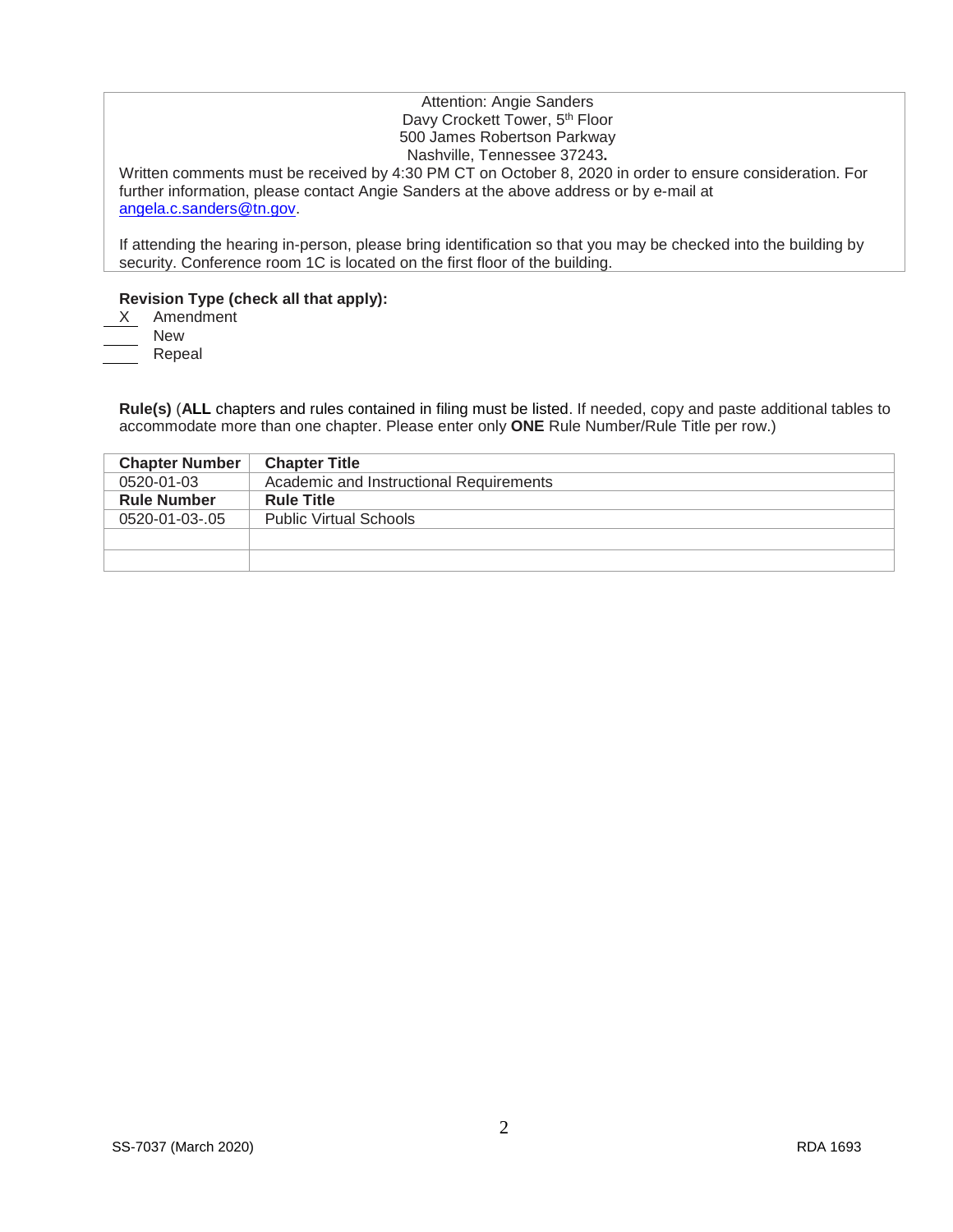# **AMENDMENT**

#### **0520-01-03-.05 PUBLIC VIRTUAL SCHOOLS.**

- (1) Public virtual schools may be established in accordance with T.C.A. §§ 49-16-201 49-16-216 and the rules and regulations of the State Board. The LEA establishing the public virtual school is directly responsible for ensuring the school remains in compliance with all applicable state and federal laws and rules and regulations of the State Board.
- (2) Public virtual schools shall:
	- (a) Be established and approved by an LEA.
	- (b) Use technology to deliver a significant portion of instruction to its students via the Internet in a virtual or remote setting.
	- (c) Review and provide access to a sequential curriculum that meets or exceeds the academic standards adopted by the State Board.
	- (d) Meet the equivalent of the one hundred and eighty (180) days of instruction per academic year and six and one-half  $(6/2)$  hours of instructional time per day pursuant to T.C.A. § 49-6-3004, provided, however, that a student at the student's own pace may demonstrate mastery or completion of a course or subject area and be given credit for the course or subject area.
	- (e) Administer all state tests required of public school students to students enrolled in a virtual school in a proctored environment consistent with state test administration guidelines.
	- (f) Be evaluated annually by the LEA.
		- 1. The evaluation must assess the following utilizing a standardized template provided by the Department of Education:
			- (i) The accountability and viability of the virtual school as demonstrated by the school's academic, fiscal, and operational performance; and
			- (ii) The extent to which the school demonstrates increases in student achievement according to the goals of its authorizing contract and state academic standards.
		- 2. The results of such evaluation shall be publicly reported through the following methods:
			- (i) Posting of the results of the evaluation, utilizing a standardized template provided by the Department of Education on both the virtual school's and the LEA's website;
			- (ii) Direct distribution of the evaluation, utilizing a standardized template provided by the Department of Education, to all enrolled families. Such distribution may be accomplished via e-mail, U.S. mail, or other method determined by the LEA.
	- (g) Ensure that students with special needs, including students with disabilities and limited English proficiency, are not excluded from enrolling and participating; further, the public virtual school is responsible for implementing the Individualized Education Program (IEP) of all enrolled students.
	- (h) Ensure that all teachers serving as teacher of record for a class or providing services to the students are properly endorsed and licensed to teach in Tennessee in compliance with state law, State Board Rule 0520-02-03, and State Board policy 5.502.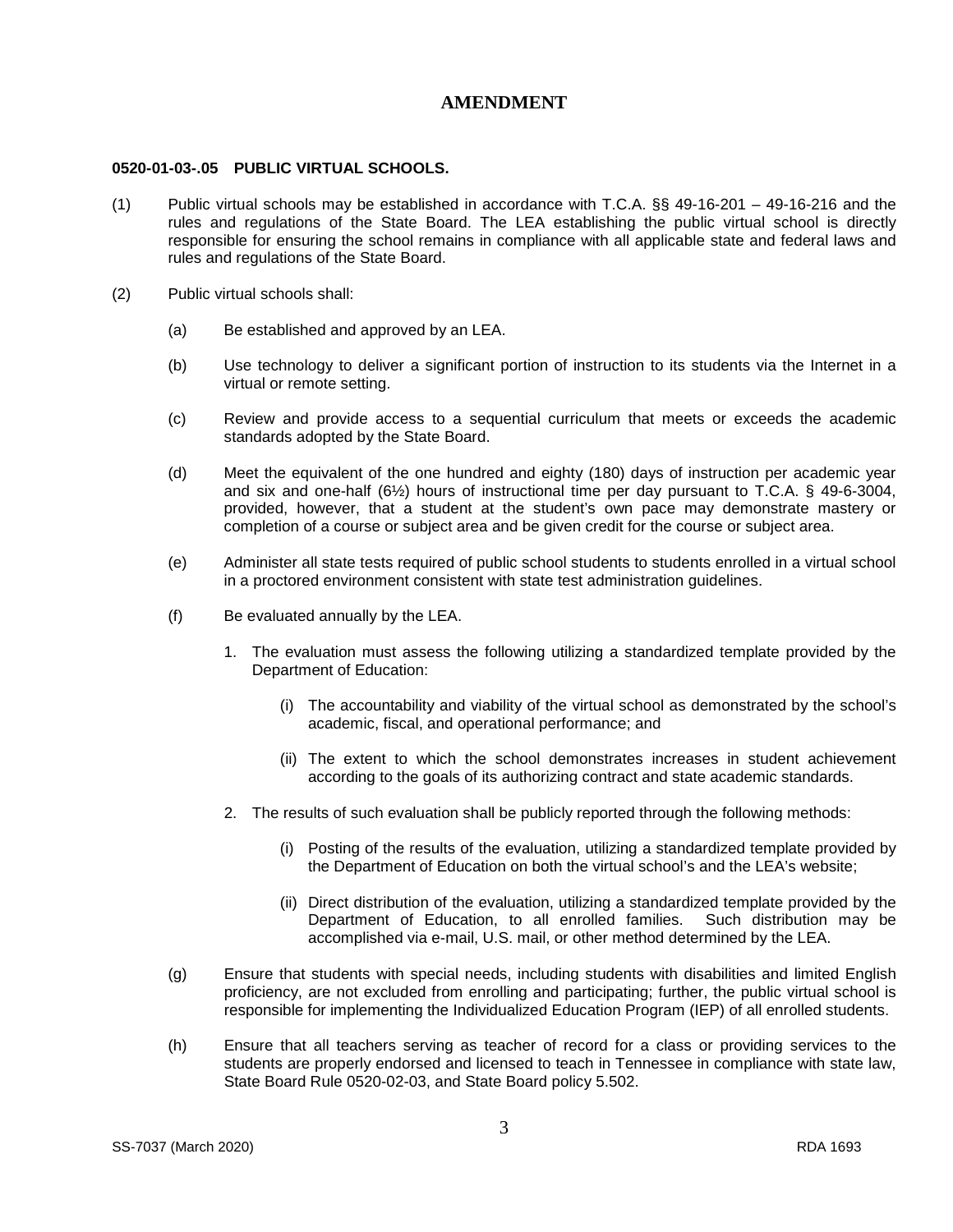- (i) Ensure that all teachers serving as teacher of record within the virtual school are evaluated annually pursuant to T.C.A § 49-1-302 and State Board Rule 0520-02-01.
- (j) Ensure students have access to instructional materials, technology such as a computer and printer that may be necessary for participation in the virtual school, and an Internet connection used for school work.
- (k) Meet class size standards established by T.C.A. § 49-1-104. With the exception of the 2020-21 school year, a public virtual school may increase the enrollment in virtual classes by up to twentyfive percent (25%) over the class size maximum established by T.C.A. § 49-1-104 if the school demonstrates student achievement growth at a level of "at expectations" or greater, as represented by the Tennessee Value-Added Assessment System (TVAAS) in the prior year where TVASS data is available.
	- 1. For the 2020-21 school year, a public virtual school may increase the enrollment in virtual classes by up to twenty-five percent (25%) over the class size maximum established by T.C.A. § 49-1-104 as long as the increase does not require an individual teacher to have a total student caseload over one hundred and eighty (180) students at any time during the 2020-21 school year.
	- 2. Notwithstanding paragraph  $(2)(k)(1)$ , public virtual schools shall continue to comply with class size and case load requirements for special education as defined in State Board Policy 3.206. Public virtual schools shall review individual teacher's student caseloads and may consult with the teacher when determining class size and student caseloads to ensure that teachers can meet the needs of students, including students with disabilities, as determined by the Individuals with Disabilities Education Act (20 U.S.C. § 1400 et seq.), Section 504 of the Rehabilitation Act (29 U.S.C. § 701 et seq.), and any student's individualized education program.
	- 3. Public virtual schools shall maintain accurate records and monitor compliance of class size requirements.
	- 4. Remote instruction provided virtually by a non-virtual public school, including a public charter school, pursuant to the LEA's or public charter school's approved continuous learning plan shall be considered a virtual education program for purposes of compliance with T.C.A. § 49-1-104 (h).
- (3) Public virtual schools shall comply with all compulsory attendance requirements and shall monitor and report daily attendance as required in T.C.A. § 49-6-3007 including, but not limited to the following:
	- (a) Monitoring and taking daily student attendance should include seeking and receiving daily visual, verbal, and/or written confirmation of student participation in 6 ½ hours of instructional time per day. The Department may issue guidance to virtual schools regarding additional acceptable means of tracking daily attendance in a virtual environment.
	- (b) The LEA establishing the public virtual school is required to implement the LEA's progressive truancy intervention plan, as required by T.C.A. § 49-6-3009 and State Board Rule 0520-01-02- .17, for students enrolled in the virtual school and report truancy to the juvenile court having jurisdiction over that student in compliance with state law.
	- (c) On or before August 1 of each year, the public virtual school shall notify all LEAs of the enrollment of students residing within the LEA's jurisdiction. LEAs shall be notified within two (2) weeks when changes occur relative to students residing within the LEA's jurisdiction.
	- (d) Once a non-resident student has been accepted by and enrolled in a public virtual school, it shall be the responsibility of the LEA that has established the public virtual school to maintain enrollment of that student until such a time as the student is withdrawn by the parent or guardian.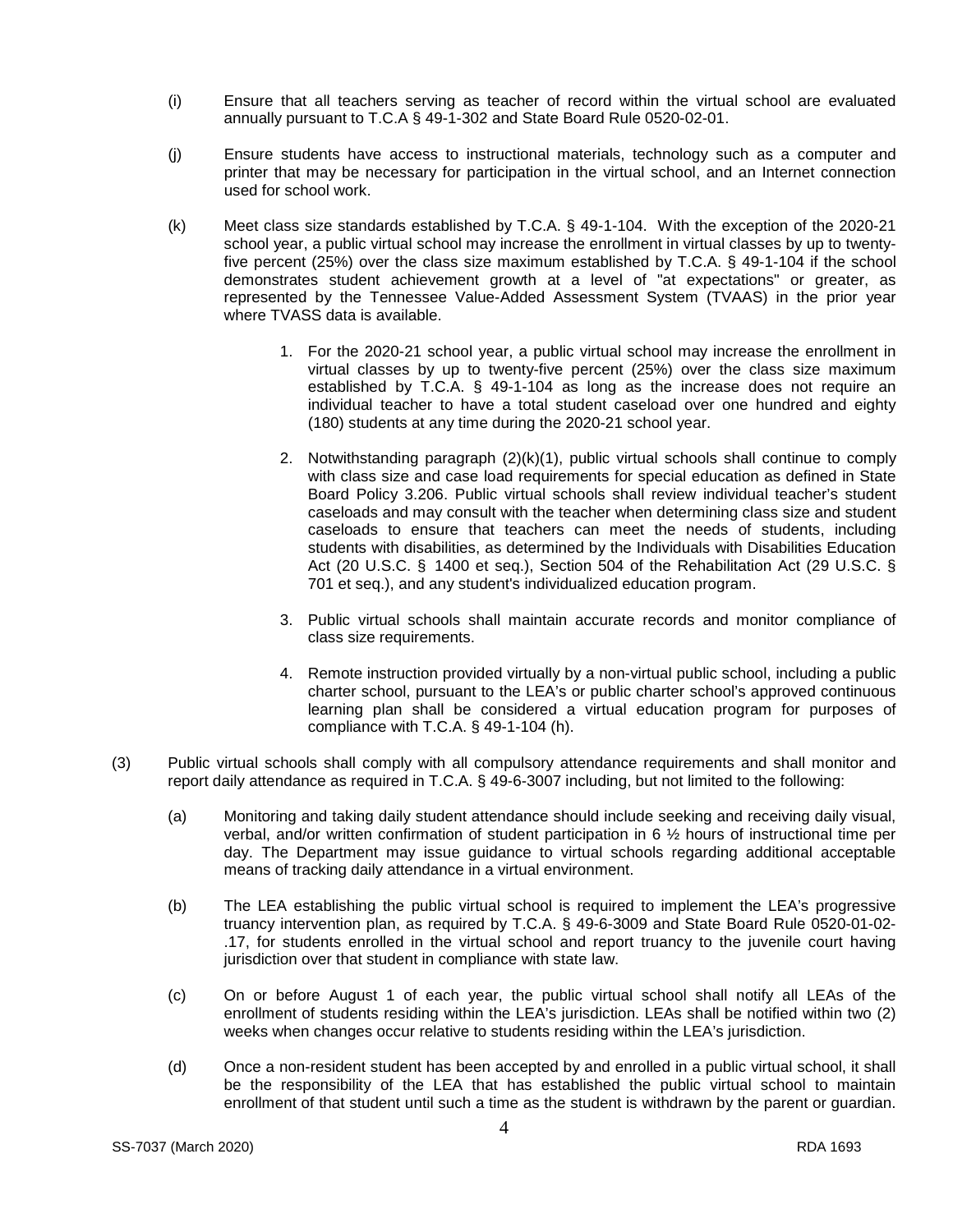If the student is withdrawn by the parent or guardian, the public virtual school shall send transcripts and other student records to the receiving school in a timely manner.

(4) Public virtual schools and the LEA establishing public virtual schools shall maintain accurate records regarding the operation and compliance of the public virtual school and shall be subject to periodic inspection by the Department of Education as specified in Rule 0520-01-02-.01 and T.C.A. § 49-1-201 . The LEA and the public virtual school shall comply with requests for information from the Department in a timely manner.

*Authority: T.C.A. §§ 49-16-201 et. seq., 49-1-201, 49-1-104. Administrative History: Original rule certified June 10, 1974. Amendment filed June 30, 1975; effective July 30, 1975. Amendment filed July 15, 1976; effective August 16, 1976. Amendment filed October 3, 1985; effective January 14, 1986. Amendment filed January 17, 1986; effective April 15, 1986. Amendment filed May 28, 1986; effective June 27, 1986. Amendment filed August 26, 1986; effective November 29, 1986. Repeal and new rule filed March 16, 1992; effective June 29, 1992. Amendment filed April 28, 1992; effective July 29, 1992. Amendment filed September 1, 1992; effective December 29, 1992. Amendment filed January 21, 1994; effective May 31, 1994. Amendment filed April 29, 1996; effective August 28, 1996. Amendment filed January 14, 1997; effective May 30, 1997. Amendment filed April 27, 1998; effective August 28, 1998. Amendment filed July 13, 1998; effective November 27, 1998. Amendment filed November 18, 1999; effective March 30, 1999. Amendment filed April 28, 2000; effective August 28, 2000. Amendment filed October 31, 2002; effective February 28, 2003. Amendment filed March 31, 2003; effective July 29, 2003. Amendment filed June 30, 2003; effective October 28, 2003. Amendment filed June 30, 2005; effective October 28, 2005. Amendments filed December 28, 2005; effective April 28, 2006. Amendments filed September 6, 2013; effective February 28, 2014. Amendment filed April 6, 2015; effective July 5, 2015. Amendments filed October 25, 2017; effective January 23, 2018. Amendments filed March 20, 2018; to have been effective June 18, 2018. However, on May 24, 2018, the Government Operations Committee filed a 5-day stay; new effective date June 23, 2018. Amendments filed January 11, 2019; effective April 11, 2019.*